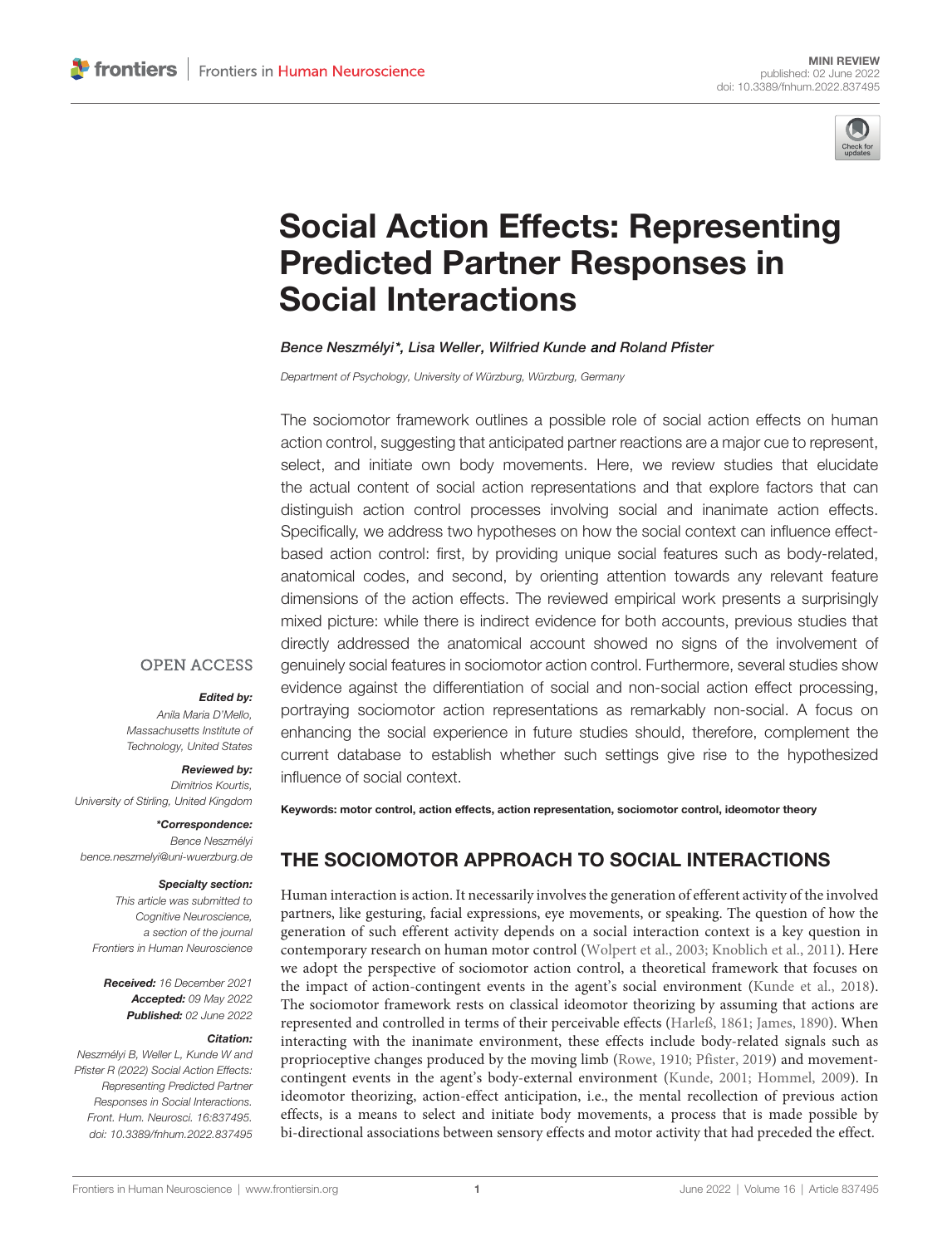The sociomotor framework is based on the assumption that action-triggered changes in the social environment can also play a role in ideomotor action control processes. The most common variant of such social action effects are movements that co-actors perform in response to an agent's own action: when we greet a friend arriving at the airport by waving at them, they usually respond by performing the same action. At other times, we do not perceive the movements of the person directly but only the remote effects of these reactions, e.g., when ringing the doorbell and hearing the lock being opened. Whereas common ideomotor accounts do not assume a special role of social action effects, the sociomotor framework departs from this ''conservative'' assumption by highlighting likely peculiarities of social interactions as compared to interactions with the inanimate environment (e.g., delayed and inconsistent effects, the similarity of action, and effect). Early studies in this area have focused on demonstrating that bi-directional associations between actions and their social effects (i.e., the behavior of others in response to these actions) are established as assumed by the sociomotor framework (e.g., [Herwig and](#page-6-8) [Horstmann,](#page-6-8) [2011;](#page-6-8) [Pfister et al.,](#page-6-9) [2013;](#page-6-9) [Müller,](#page-6-10) [2016\)](#page-6-10). These studies usually adapted tried-and-tested paradigms of ideomotor research to social settings: studies on response-effect compatibility [\(Kunde,](#page-6-6) [2001;](#page-6-6) [Kunde et al.,](#page-6-11) [2004;](#page-6-11) [Pfister and Kunde,](#page-6-12) [2013\)](#page-6-12) suggest that whenever actions and intended, action-contingent events vary on a shared dimension, action planning, and initiation is efficient in case of matching features on this dimension as compared to non-matching features. In twostage learning studies [\(Hommel,](#page-6-13) [1996;](#page-6-13) [Elsner and Hommel,](#page-5-0) [2001;](#page-5-0) [Pfister et al.,](#page-6-14) [2011\)](#page-6-14), participants first establish actioneffect associations in an acquisition phase. In a subsequent test phase, the effects of the first session are presented before the response to measure effect-induced response tendencies via reaction times or choice frequencies. Sociomotor studies have leveraged these designs by replacing the inanimate effects of the initial methods with social effects (**[Figure 1](#page-2-0)**). Response-effect compatibility phenomena and learning effects generalized to these social settings, showing that action representations indeed incorporate action effects in the agent's social environment.

Sociomotor studies usually utilize a leader-follower setup with one participant initiating the interactions, and a second participant reacting to these actions by performing predetermined responses. Tasks involve direct face-to-face interactions between two participants or interactions with a virtual co-agent (e.g., [Herwig and Horstmann,](#page-6-8) [2011;](#page-6-8) [Pfister](#page-6-9) [et al.,](#page-6-9) [2013,](#page-6-9) [2017;](#page-6-15) [Lelonkiewicz et al.,](#page-6-16) [2020\)](#page-6-16). In the latter case, the follower's response is replaced with stimuli representing the reactions of a human partner, e.g., images of facial expressions or animated body movements. As a starting point, higher level goals and mutual coordination of movements that play a role in both everyday social interactions and in joint action research [\(Vesper et al.,](#page-7-1) [2010;](#page-7-1) [Sacheli et al.,](#page-6-17) [2015\)](#page-6-17) were typically excluded by design, and are yet to be implemented in this framework (for a recent step in this direction, see [Müller and](#page-6-18) [Jung,](#page-6-18) [2018;](#page-6-18) [Müller,](#page-6-19) [2020\)](#page-6-19). Since the action options of both participants are limited to a large degree by the experimental

setup and corresponding instructions, this approach usually results in situations that do not capture all facets of social interaction proper. However, in more naturalistic settings, the influence of the link between action and its social effect is difficult to separate from other factors that contribute to the planning and execution of actions. In those interactions, several parallel but interconnected predictive models might be involved [\(Pesquita et al.,](#page-6-20) [2018\)](#page-6-20), and it is difficult to isolate their contributions to individual action control. The reductionist approach of the sociomotor framework, on the other hand, focuses on the link between the action of the leader and the reaction of the follower, which makes it possible to assess the influence that predictions regarding the partners' responses to one's own actions have on the planning and execution of actions.

While early sociomotor studies have provided proof-ofprinciple evidence for the role of social action effects on human action control, lately, attention shifted towards factors that may distinguish control over social as compared to non-social events. As we will demonstrate in the following sections, currently, differences between interactions with the social and with the inanimate environment are less apparent in sociomotor paradigms than in other areas that are related to action-effect binding (e.g., sense of agency and temporal binding: [Stephenson](#page-6-21) [et al.,](#page-6-21) [2018;](#page-6-21) [Silver et al.,](#page-6-22) [2021;](#page-6-22) [Vogel et al.,](#page-7-2) [2021\)](#page-7-2). Thus, the goal of the current review is to re-orient research on sociomotor action control by incorporating insights from related fields of study.

# CHALLENGES OF SOCIAL ACTION-EFFECT REPRESENTATION

Predictability of action effects arguably is a key component of any action control mechanism (e.g., [Watson,](#page-7-3) [1997\)](#page-7-3). Efficient action selection requires that the effects associated with various action options can be accurately predicted, and the same holds true for action planning and initiation via ideomotor mechanisms. Social contexts seem to pose a special challenge in this regard. First, social interactions are usually more ''noisy'' than interactions with the inanimate environment: large and variable actioneffect delays and inconsistent action effects are commonplace in social settings since the identity and timing of social action effects depend on reactions by a human interaction partner [\(Kunde et al.,](#page-6-1) [2018\)](#page-6-1). Second, social effects are often complex stimuli. Current ideomotor theorizing suggests that actions are represented in a distributed manner [\(Hommel et al.,](#page-6-23) [2001\)](#page-6-23), meaning, it is not the action effects as a whole that must be predictable, but features that can effectively distinguish between various action options. However, complex stimuli can be described along multiple feature dimensions, so identifying relevant dimensions of social effects can be a difficult task. And yet, we seem to complete such tasks effortlessly. For example, a study by [Herwig and Horstmann](#page-6-8) [\(2011\)](#page-6-8)—showing that saccades were directed more towards the mouth region when an action (eye movement) elicited a smiling face and more towards the eyebrow region when a frowning face was generated by the action—indicated that even in the case of complex facial responses, participants were able to select and predict relevant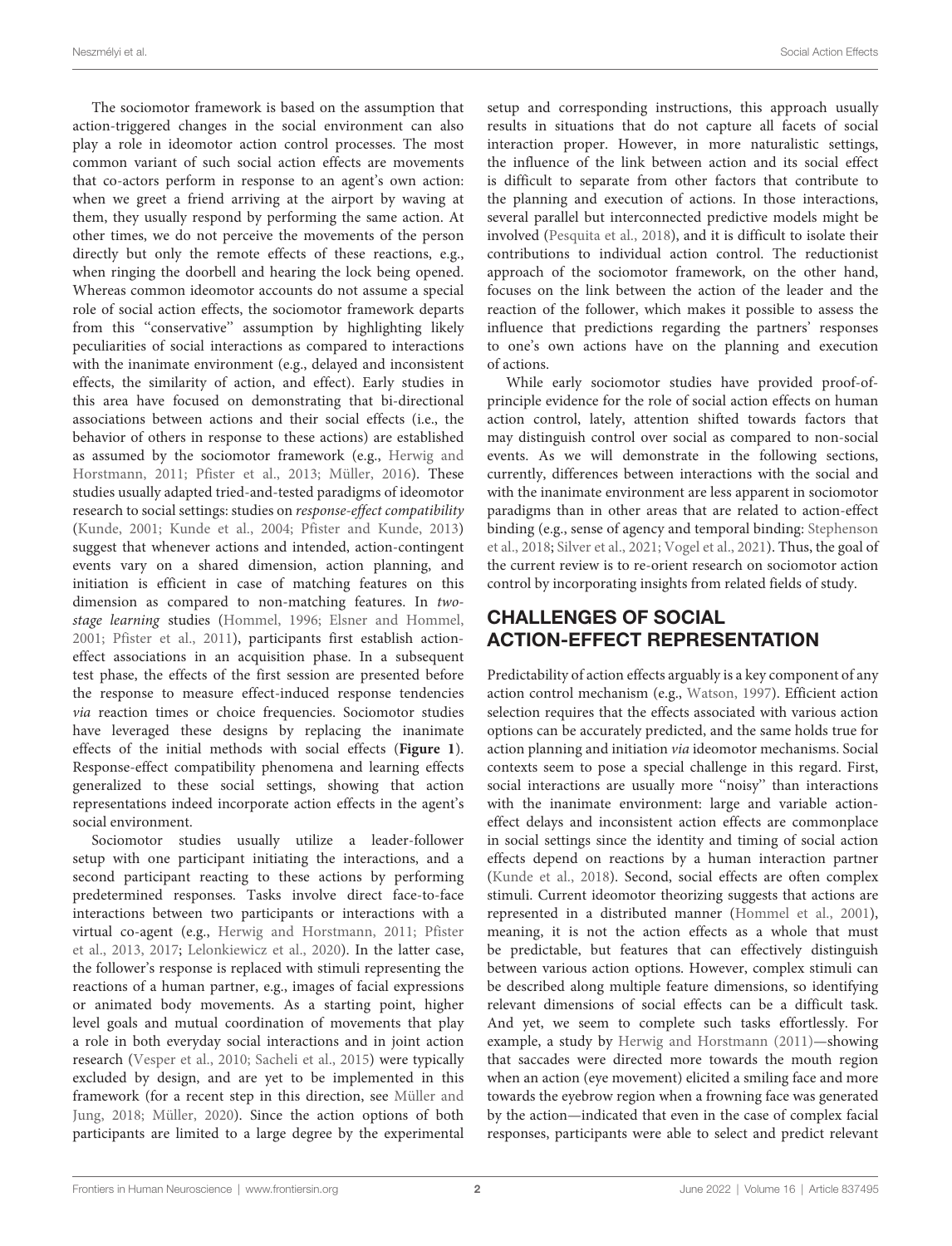

<span id="page-2-0"></span>acquired action-effect associations.

features that conceivably mediate their own action production. In the following we suggest two hypotheses that could separate action control processes involving social effects from common ideomotor mechanisms and that might explain how sociomotor action representations accommodate the challenges described above: (1) via the representation of additional feature dimensions and (2) via attentional pre-selection.

Studies that use social stimuli as action effects convincingly show that despite the challenges detailed in the previous section, social effects are integrated into action representations and can contribute to the planning and initiation of movements. However, it is an open question whether—or under what conditions—the role of social action consequences differs from that of inanimate effects. Studies that addressed this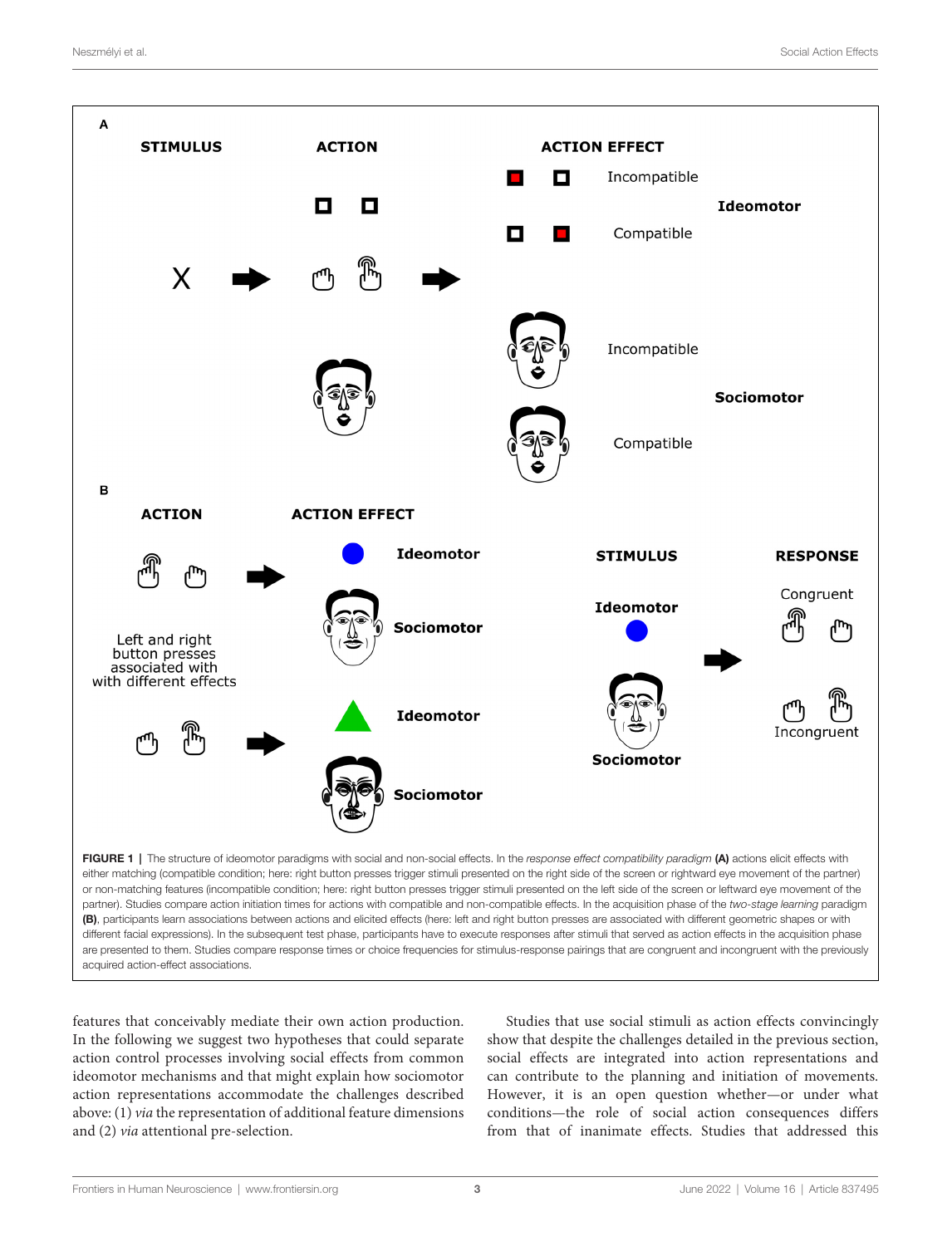question directly do not provide a clear picture. Some did not observe any differences in the utilization of social and non-social effects: For instance, [Neszmélyi and Horváth](#page-6-24) [\(2021\)](#page-6-24) reported a similar influence of auditory action effects on the force of the movements when tones were elicited directly and when they were produced in a leader-follower setup with the follower being directly responsible for generating the tones. A similar pattern was also observed with action initiation times in a study investigating spatial compatibility effects: compatible action effects boosted performance compared to incompatible effects to the same degree, irrespective of whether these effects were produced with or without reliance on the responses of a second agent (Experiment 1 and 2 in [Müller,](#page-6-10) [2016\)](#page-6-10). Although these studies confirm that social action effects contribute to action control, they do not support the idea that specific social features of the stimuli would be represented, but rather suggest that social effects are also represented in a non-social manner. However, other studies reported effects that seem unique to social stimuli, indicating differences in the contribution of social and inanimate effects to action control: For example, [Kunde](#page-6-25) [et al.](#page-6-25) [\(2011\)](#page-6-25) observed a faster generation of facial gestures (smiling, frowning) that foreseeably triggered the presentation of faces with corresponding rather than non-corresponding gestures, while this was not observed when own facial gestures triggered inverted faces. [Flach et al.](#page-5-1) [\(2010\)](#page-5-1) reported a directional compatibility effect that was only observed with social effects, that is, when the initiation of a handshake resulted in the image of a hand pointing towards the participant's hand (representing the acceptance of the handshake). For non-social action consequences (i.e., when the handshake-initiating actions elicited arrow stimuli), the influence of directional compatibility was not significant.

In the studies of [Kunde et al.](#page-6-25) [\(2011\)](#page-6-25) and [Flach et al.](#page-5-1) [\(2010\)](#page-5-1), social stimuli offer a particular type of feature that is not encountered in interactions with the inanimate environment: Anatomical information that maps directly onto the bodily makeup of the agent (see also [Colton et al.,](#page-5-2) [2018\)](#page-5-2). Although these studies do not demonstrate the representation of anatomical features directly, they show that in some cases, when non-social effects do not have an influence on action selection, action effects that can be characterized by anatomical features are still involved in motor control processes. The representation of these features could plausibly solve issues related to the complexity of social effects. When relevant differences between action effects are difficult to capture with basic spatiotemporal dimensions, anatomical coding might provide a simpler solution. The visual representation of bodily movement is necessarily specific to either own actions or actions of social interaction partners, which can be expected to exert a unique impact on action control [\(Kunde et al.,](#page-6-1) [2018\)](#page-6-1). This is especially plausible in light of current theories on action observation, which usually assume that using one's own motor system to simulate observed movements is a key component in interpreting other people's actions and making predictions about the outcome of these actions [\(Knoblich and Flach,](#page-6-26) [2001;](#page-6-26) [Keller et al.,](#page-6-27) [2007;](#page-6-27) [Sacheli et al.,](#page-6-28) [2021\)](#page-6-28). Using similar simulations for partners'

reactions could help predict the effectors that they will use to execute their responses. Thus, it could support the extraction of anatomical features during the acquisition of action-effect associations and it could also enhance effect anticipation, thereby contributing to the selection and initiation of actions. A mechanism based on action simulation would also be well suited to handle delays inherent in social interactions: simulation could help in estimating the time that it takes to perform a response and form relatively accurate predictions about actionresponse delays.

Indirect support for anatomical coding in sociomotor action control comes from studies on automatic imitation [\(Catmur](#page-5-3) [and Heyes,](#page-5-3) [2011;](#page-5-3) [Boyer et al.,](#page-5-4) [2012\)](#page-5-4). Here, observing a finger movement was shown to prime actions that shared either spatial or anatomical features, with independent contributions of both feature types. Interestingly, not only actually perceived actions of the model but also their predicted actions can induce the execution of corresponding movements in the observer: while observing videos about people who had their hair falling into their face, or who were wrinkling their nose, participants showed an increased tendency to perform actions related to the relevant body part (hair stroking, nose scratching) even though these actions were never performed by the model [\(Genschow and](#page-5-5) [Brass,](#page-5-5) [2015;](#page-5-5) [Genschow et al.,](#page-5-6) [2018\)](#page-5-6). This shows that not only observed movements can activate actions but also stimuli that share their anatomical features. In imitation studies, the impact of social events was mediated by stimulus-response and not by action-effect associations, thus, it is an open question to what extent such effects could also contribute to sociomotor action control as captured in corresponding paradigms. Since imitation and action initiation by effect anticipation might be closely related [\(Bunlon et al.,](#page-5-7) [2015\)](#page-5-7), these observations still suggest that a similar role for anatomical features might also apply to actioneffect binding.

A recent direct test of the hypothesized role of anatomical features returned surprisingly negative results, however [\(Weller](#page-7-4) [et al.,](#page-7-4) [2019\)](#page-7-4). It has been observed previously that actions that are imitated by a partner in a leader-follower setup, are initiated faster than counterimitated movements [\(Pfister et al.,](#page-6-9) [2013;](#page-6-9) [Müller,](#page-6-10) [2016;](#page-6-10) [Lelonkiewicz et al.,](#page-6-16) [2020\)](#page-6-16). In the study of Weller and colleagues, followers, seated opposite the leaders, were imitating the leaders' right-handed finger movements with either their right hand (spatial and anatomical compatibility are separated and have opposite effects) or their left hand (spatial and anatomical compatibility overlap). The results indicated that spatial and anatomical compatibility jointly affected the follower's performance (confirming previous findings on action imitation), but only spatial compatibility had a significant influence on action initiation for the leader. The latter finding portrays sociomotor action representations as surprisingly non-social in the sense that they mainly draw on features that also characterize events in the non-social environment.

At the same time, the absence of anatomical feature representation in this study does not necessarily generalize across different types of interactions. First, anatomical features might only be represented under certain conditions [\(Weller et al.,](#page-7-4) [2019\)](#page-7-4). There is arguably a difference in the contribution of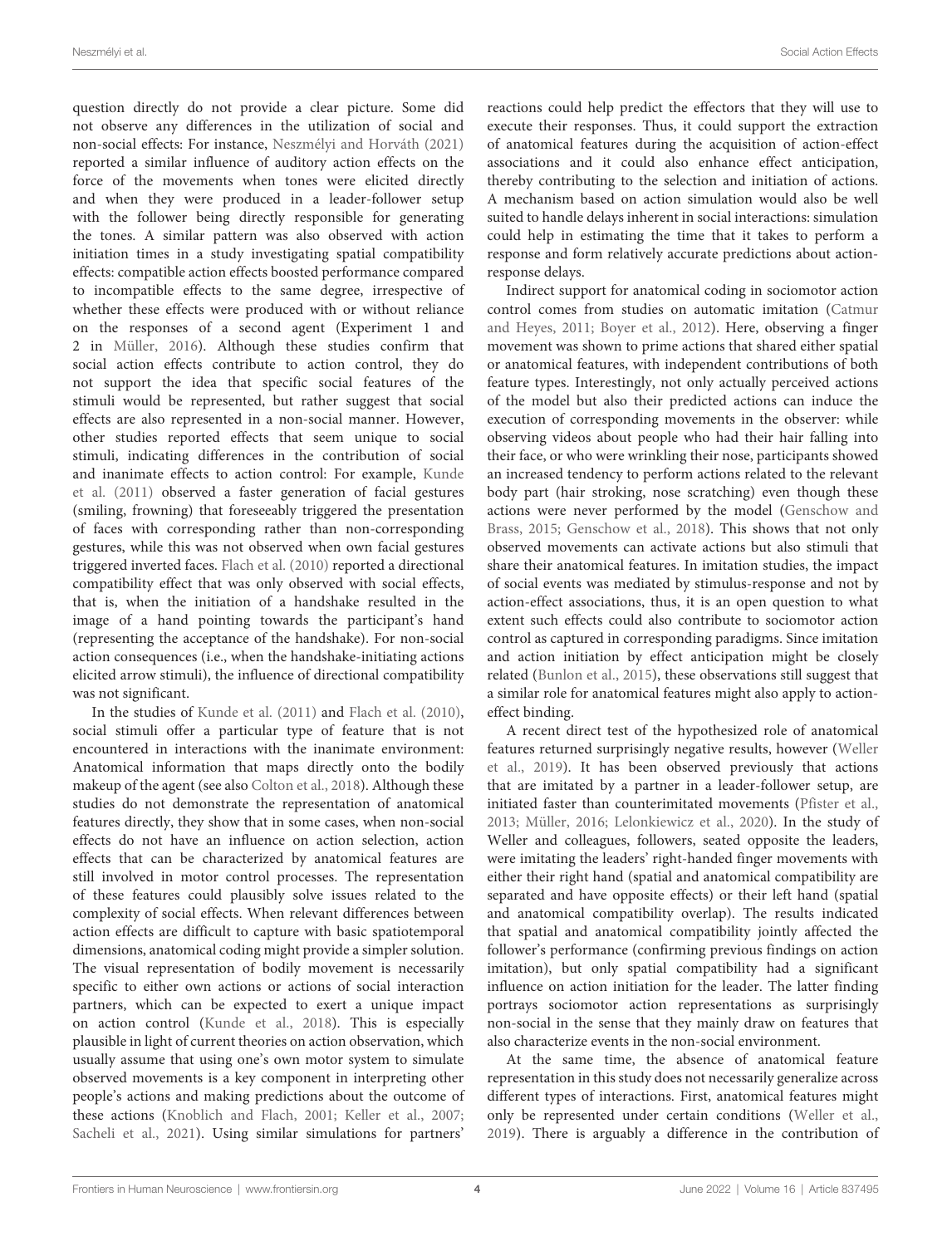various effect features to action control [\(Mocke et al.,](#page-6-29) [2020\)](#page-6-29). The weighting of features could be influenced by factors like task relevancy or saliency. It is possible that the contribution of anatomical features to effect-based control processes would be apparent in tasks where, due to coordination demands or interaction costs, the representation of anatomical features is salient or relevant. Second, the setting of the study (participants seated facing each other, with their hands aligned) might have primed spatial coding. In real interactions, the spatial relation of participants is usually dynamically changing, and in such cases, anatomical representations arguably could be more useful than spatial coding. Thus, the role of anatomical features might be stronger in settings where spatial feature representation is not dominant (e.g., seating participants orthogonally instead of opposite each other: [Bunlon et al.,](#page-5-7) [2015\)](#page-5-7). Approaching these issues will certainly allow for a more definite answer on the role of anatomical features for sociomotor action representations.

Even if future studies were to confirm an absent contribution of anatomical features to effect-based action control, prioritization of socially relevant information could still distinguish social effects from inanimate action consequences: challenges caused by the perceptual complexity of social effects and by the presence of irrelevant effect dimensions could be solved by an attentional pre-selection mechanism [\(Herbort and](#page-6-30) [Butz,](#page-6-30) [2012\)](#page-6-30). The goal of this mechanism would be to orient attention towards relevant feature dimensions or towards parts of the stimulus where features that can distinguish between

various effects are most likely to appear. If attentional processes limit the number of feature dimensions that are available for action-effect binding and increase the relative salience of relevant dimensions during social interactions, basic stimulus features might be sufficient for representing actions, making the representation of additional features redundant. Identifying the relevant features of social effects might also be aided by the action simulation mechanism discussed in the previous section. Attentional pre-selection that supports quick identification of relevant features could aid in faster integration of such features into action representations [\(Herbort and Butz,](#page-6-30) [2012\)](#page-6-30) and it could also increase the weight of those features in the action representations [\(Hommel,](#page-6-31) [2004\)](#page-6-31).

Tentative support for the pre-selection account comes from studies on monitoring the social as compared to non-social action effects [\(Pfister et al.,](#page-6-32) [2020\)](#page-6-32). Here, participants either interacted with a social partner or with a computer and were confronted with either partner errors or machine malfunctions from time to time. These oddball events systematically slowed down the immediately following response of the observing participant, replicating previous demonstrations of post-oddball slowing [\(Notebaert et al.,](#page-6-33) [2009;](#page-6-33) [Saunders and Jentzsch,](#page-6-34) [2012\)](#page-6-34). The slowing was more pronounced in the case of social effects as compared to effects in the inanimate environment, indicating that more attentional resources are allocated to the processing of social effects, which is consistent with the attentional pre-selection hypothesis.

<span id="page-4-0"></span>

| Task sharing vs. shared goals                         | Studies often highlight goal sharing as an essential building block of joint action (e.g., Vesper et al., 2010; Sacheli<br>et al., 2021). Working towards a shared goal might separate real interactions from actions that are perceived as<br>independent despite causal links between them. In previous sociomotor paradigms, however, such higher-level<br>goals are often neglected: leader's actions are interpreted as being solely aimed at eliciting a response from the<br>follower, while the followers are to execute predetermined responses without any consideration, reducing their role<br>to that of a "human light switch" (Müller, 2016).                                                                                                                |
|-------------------------------------------------------|-----------------------------------------------------------------------------------------------------------------------------------------------------------------------------------------------------------------------------------------------------------------------------------------------------------------------------------------------------------------------------------------------------------------------------------------------------------------------------------------------------------------------------------------------------------------------------------------------------------------------------------------------------------------------------------------------------------------------------------------------------------------------------|
| Intention communication                               | When verbal channels are limited, co-actors might communicate their intentions through actions that they perform in<br>the shared task. For example, when carrying furniture up the stairs, grabbing an item at the top or at the bottom can<br>signal the intention to lead or to follow when going up the stairs. The possibility of communication through actions<br>might be required to perceive the context as social and process the action effects accordingly (Grynszpan et al.,<br>2019).                                                                                                                                                                                                                                                                         |
| Well-defined vs. dynamic leader and<br>follower roles | In most real-life situations, leader and follower roles are not as clearly defined as in sociomotor tasks. During<br>interactions, a change of roles might occur. Furthermore, roles might not be predetermined, but evolve dynamically<br>as the result of intention communication (see previous point). Limiting such natural dynamics might negatively affect<br>the social experience.                                                                                                                                                                                                                                                                                                                                                                                  |
| Action-effect delays                                  | Generally, action-effect delays are longer in social interactions than in interactions with the inanimate environment.<br>This is, however, not always considered in studies on social action effects.                                                                                                                                                                                                                                                                                                                                                                                                                                                                                                                                                                      |
| Action-effect contingency: errors and<br>free choice  | Human partners are expected to commit errors. If there is a perfect contingency between leaders' and followers'<br>actions, the experience of social interaction might not be elicited. It is possible that in such cases, leaders do not<br>distinguish between social and non-social action effects.                                                                                                                                                                                                                                                                                                                                                                                                                                                                      |
| Output modalities                                     | Some effector systems are used primarily to affect other people's behavior, while others are used both when<br>interacting with other humans and with the inanimate environment (Kunde et al., 2018). Using a dedicated "social"<br>effector for generating action effects might affect the impact of the social context on action-effect binding, although<br>to our knowledge there is currently no published work on this topic yet.                                                                                                                                                                                                                                                                                                                                     |
| Input modalities                                      | Specialized systems are activated when observing human movement (Thompson, 2005; Kilner et al., 2007; Elsner<br>et al., 2012). These systems might be also involved in action effect prediction when human movements are the<br>consequences of one's own actions. However, not all social effects are perceived as human movement: in some<br>cases, only the effects produced by the co-actor are available and the movement itself cannot be perceived.<br>Although systems dedicated to the processing of human movement might also be active when only perceiving the<br>effects of a movement, there could be differences in action-effect binding when social effects are perceived as<br>human movement and when they appear in a similar way as inanimate effects. |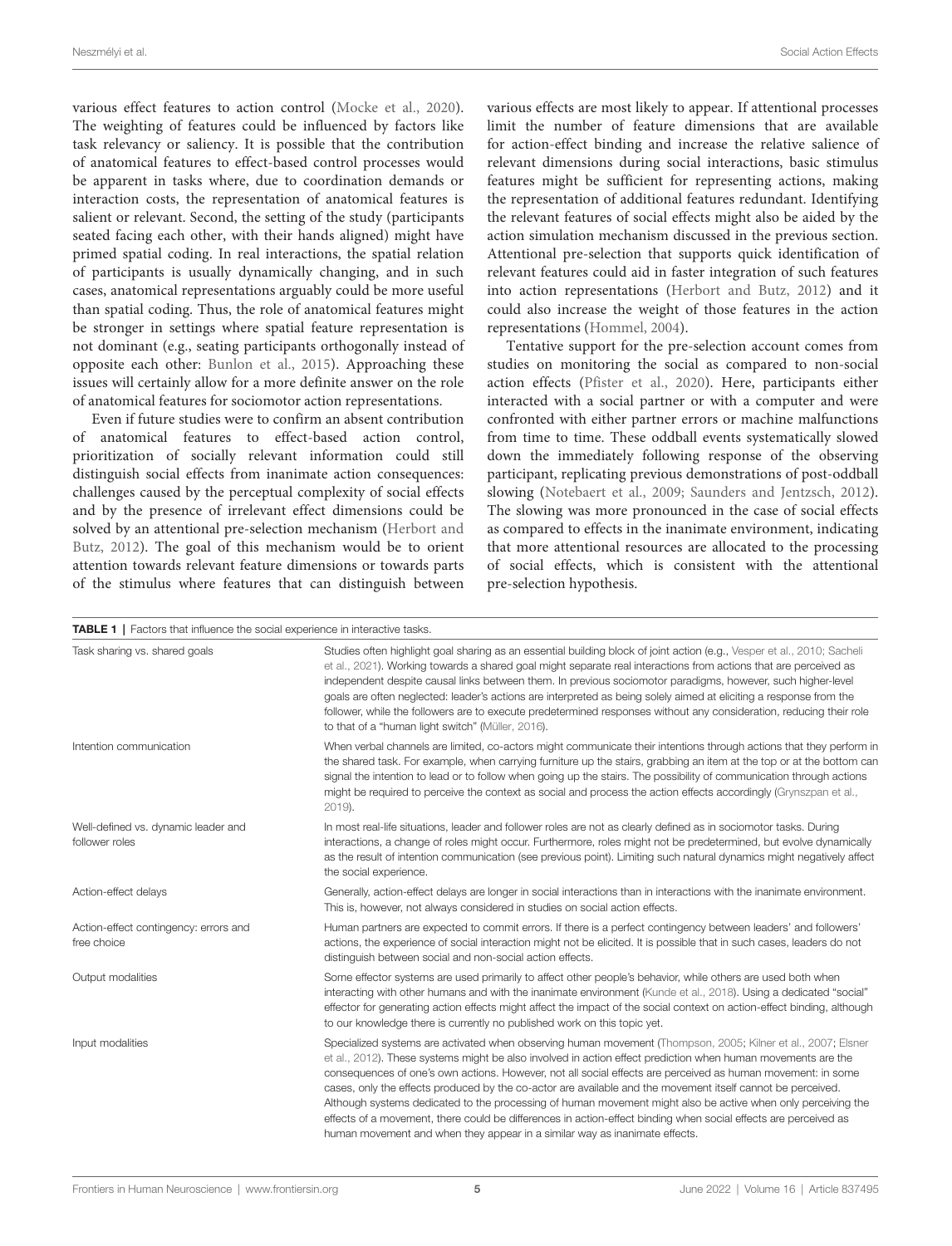# FUTURE DIRECTIONS

Disentangling the anatomical feature representation and attentional pre-selection hypotheses is challenging. However, there are a few points where predictions based on the two ideas diverge. For example, if anatomical features can be part of the action representations, binding them with other features into an event representation should make them more difficult to access for perceptual processing [\(Schütz-Bosbach and Prinz,](#page-6-37) [2007\)](#page-6-37). Thus, an experiment complementing social action effect production by a secondary task that requires the perceptual processing of stimuli that share features with the action effects could be a future option to contrast the two approaches.

More importantly, however, identifying circumstances where differences can be observed in the utilization of social and non-social effects could also contribute to a better understanding of the role of social factors in effect-based control processes. The lack of social influence in previous sociomotor studies might be explained by their conservative methodological approach of using reductionist paradigms to isolate effect-related action control processes from other factors that could have an impact on action parameters during social interactions (e.g., communication of intention between participants; [Pezzulo et al.,](#page-6-38) [2013;](#page-6-38) [Sacheli et al.,](#page-6-39) [2013;](#page-6-39) [Vesper et al.,](#page-7-5) [2017;](#page-7-5) [Grynszpan](#page-5-8) [et al.,](#page-5-8) [2019\)](#page-5-8). Yet, factors like shared goals [\(Vesper et al.,](#page-7-1) [2010;](#page-7-1) [Sacheli et al.,](#page-6-39) [2013\)](#page-6-39), the possibility of communicating intentions, intention sharing [\(Knoblich et al.,](#page-6-0) [2011\)](#page-6-0), or reciprocity might be necessary prerequisites of a genuine social experience and limiting their influence might contribute to the lack of unique social effects in some of the sociomotor studies. An important goal of future research therefore should be to assess the influence of social effects with new methods that incorporate factors that could enhance the experience of social interaction (**[Table 1](#page-4-0)**).

Taken together, ideomotor-inspired research in social settings has been successful in showing that social effects are utilized during movement planning and initiation. What the current database does not allow is the crucial question of whether there is a unique social aspect to sociomotor action control. On the one hand, indirect evidence suggests that social action

## **REFERENCES**

- <span id="page-5-4"></span>Boyer, T. W., Longo, M. R., and Bertenthal, B. I. (2012). Is automatic imitation a specialized form of stimulus-response compatibility? Dissociating imitative and spatial compatibilities. Acta Psychol. 139, 440–448. [doi: 10.1016/j.actpsy.](https://doi.org/10.1016/j.actpsy.2012.01.003) [2012.01.003](https://doi.org/10.1016/j.actpsy.2012.01.003)
- <span id="page-5-7"></span>Bunlon, F., Marshall, P. J., Quandt, L. C., and Bouquet, C. A. (2015). Influence of action-effect associations acquired by ideomotor learning on imitation. PLoS One 10:e0121617[.doi: 10.1371/journal.pone.01](https://doi.org/10.1371/journal.pone.0121617) [21617](https://doi.org/10.1371/journal.pone.0121617)
- <span id="page-5-3"></span>Catmur, C., and Heyes, C. (2011). Time course analyses confirm independence of imitative and spatial compatibility. J. Exp. Psychol. Hum. Percept. Perform. 37, 409–421. [doi: 10.1037/a0019325](https://doi.org/10.1037/a0019325)
- <span id="page-5-2"></span>Colton, J., Bach, P., Whalley, B., and Mitchell, C. (2018). Intention insertion: activating an action's perceptual consequences is sufficient to induce non-willed motor behavior. J. Exp. Psychol. Gen. 147, 1256–1263. [doi: 10.1037/xge0000435](https://doi.org/10.1037/xge0000435)

effect representation might harness specific resources, like action simulation, and this could affect both the content of action representations and the efficiency of motor control mechanisms that rely on action effect anticipation. On the other hand, currently available data do not provide strong grounds to argue for the hypothesized influence of social context, and in several sociomotor studies, similarities in the role of social and non-social action effects are more apparent than differences between them. Results that indicate a non-social representation of social action consequences seem surprising against the background of classic findings from joint action and automatic imitation, which indicate a strong impact of social factors on action control [\(Kilner et al.,](#page-6-40) [2003;](#page-6-40) [Sebanz](#page-6-41) [et al.,](#page-6-41) [2006;](#page-6-41) [Tsai et al.,](#page-6-42) [2008;](#page-6-42) [Liepelt and Brass,](#page-6-43) [2010;](#page-6-43) [Sahaï](#page-6-44) [et al.,](#page-6-44) [2019;](#page-6-44) [Sebanz and Knoblich,](#page-6-45) [2021\)](#page-6-45). Deciding whether this apparent contradiction resembles a genuine difference between the processes investigated in these fields or whether it is fueled by the specific approach of previous sociomotor paradigms requires a paradigm shift in the latter field. Drawing on methods that are utilized in the field of joint action research, the sociomotor approach could provide further valuable contributions by either yielding evidence for unique social aspects or by gathering additional evidence why this area of social action control might indeed be remarkably non-social in nature.

### AUTHOR CONTRIBUTIONS

BN, LW, WK, and RP contributed to conception of the core ideas. BN wrote the first draft of the manuscript. All authors contributed to the article and approved the submitted version.

### FUNDING

The writing of this review was supported by a grant of the German Research Council (Deutsche Forschungsgemeinschaft; DFG) to RP (PF 853/2-2). Publication was supported by the Open Access Publication Fund of the University of Würzburg.

- <span id="page-5-9"></span>Elsner, C., Falck-Ytter, T., and Gredebäck, G. (2012). Humans anticipate the goal of other people's point-light actions. Front. Psychol. 3:120. [doi: 10.3389/fpsyg.2012.00120](https://doi.org/10.3389/fpsyg.2012.00120)
- <span id="page-5-0"></span>Elsner, B., and Hommel, B. (2001). Effect anticipation and action control. J. Exp. Psychol. Hum. Percept. Perform. 27, 229–240. [doi: 10.1037//0096-1523.27.1.229](https://doi.org/10.1037//0096-1523.27.1.229)
- <span id="page-5-1"></span>Flach, R., Press, C., Badets, A., and Heyes, C. (2010). Shaking hands: priming by social action effects. Br. J. Psychol. 101, 739–749. [doi: 10.1348/000712609X484595](https://doi.org/10.1348/000712609X484595)
- <span id="page-5-5"></span>Genschow, O., and Brass, M. (2015). The predictive chameleon: evidence for anticipated social action. J. Exp. Psychol. Hum. Percept. Perform. 41, 265–268. [doi: 10.1037/xhp0000035](https://doi.org/10.1037/xhp0000035)
- <span id="page-5-6"></span>Genschow, O., Klomfar, S., d'Haene, I., and Brass, M. (2018). Mimicking and anticipating others' actions is linked to social information processing. PLoS One 13:e0193743. [doi: 10.1371/journal.pone.0193743](https://doi.org/10.1371/journal.pone.0193743)
- <span id="page-5-8"></span>Grynszpan, O., Sahaï, A., Hamidi, N., Pacherie, E., Berberian, B., Roche, L., et al. (2019). The sense of agency in human-human vs human-robot joint action. Conscious. Cogn. 75:102820. [doi: 10.1016/j.concog.2019.102820](https://doi.org/10.1016/j.concog.2019.102820)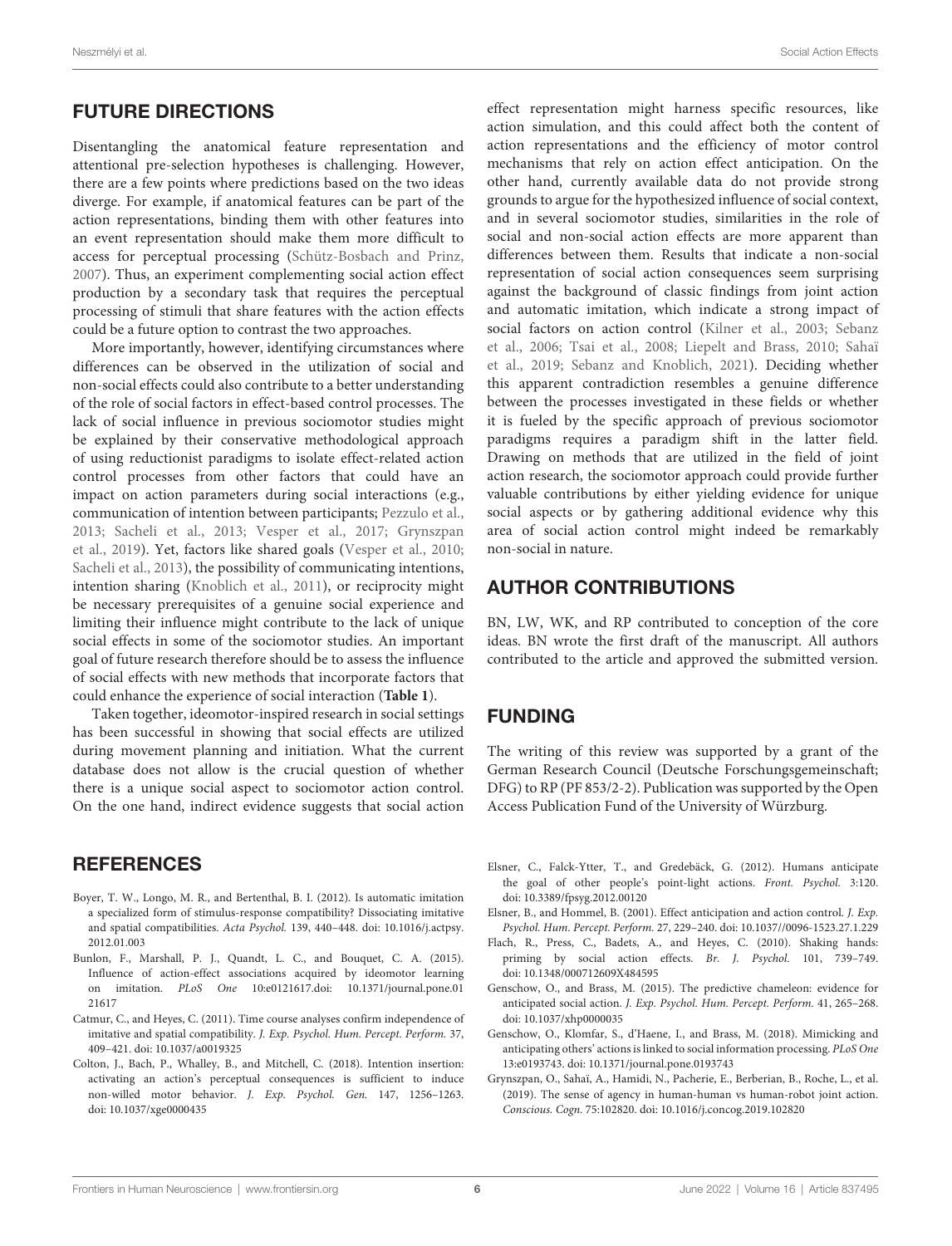- <span id="page-6-2"></span>Harleß, E. (1861). Der Apparat des Willens (the apparatus of will). Zeitschrift für Philosophie und philosophische Kritik 38, 50–73.
- <span id="page-6-30"></span>Herbort, O., and Butz, M. V. (2012). Too good to be true? Ideomotor theory from a computational perspective. Front. Psychol. 3:494. [doi: 10.3389/fpsyg.](https://doi.org/10.3389/fpsyg.2012.00494) [2012.00494](https://doi.org/10.3389/fpsyg.2012.00494)
- <span id="page-6-8"></span>Herwig, A., and Horstmann, G. (2011). Action-effect associations revealed by eye movements. Psychon. Bull. Rev. 18, 531–537. [doi: 10.3758/s13423-011](https://doi.org/10.3758/s13423-011-0063-3) [-0063-3](https://doi.org/10.3758/s13423-011-0063-3)
- <span id="page-6-13"></span>Hommel, B. (1996). The cognitive representation of action: automatic integration of perceived action effects. Psychol. Res. 59, 176–186. [doi: 10.1007/BF00](https://doi.org/10.1007/BF00425832) [425832](https://doi.org/10.1007/BF00425832)
- <span id="page-6-31"></span>Hommel, B. (2004). Event files: feature binding in and across perception and action. Trends Cogn. Sci. 8, 494–500. [doi: 10.1016/j.tics.2004.08.007](https://doi.org/10.1016/j.tics.2004.08.007)
- <span id="page-6-7"></span>Hommel, B. (2009). Action control according to TEC (theory of event coding). Psychol. Res. 73, 512–526. [doi: 10.1007/s00426-009-0234-2](https://doi.org/10.1007/s00426-009-0234-2)
- <span id="page-6-23"></span>Hommel, B., Müsseler, J., Aschersleben, G., and Prinz, W. (2001). The theory of event coding (TEC): a framework for perception and action planning. Behav. Brain Sci. 24, 849–878. [doi: 10.1017/s0140525x01000103](https://doi.org/10.1017/s0140525x01000103)
- <span id="page-6-3"></span>James, W. (1890). The Principles of Psychology. Cambridge, MA: Harvard University Press.
- <span id="page-6-27"></span>Keller, P. E., Knoblich, G., and Repp, B. H. (2007). Pianists duet better when they play with themselves: on the possible role of action simulation in synchronization. Conscious. Cogn. 16, 102–111. [doi: 10.1016/j.concog.2005.](https://doi.org/10.1016/j.concog.2005.12.004) [12.004](https://doi.org/10.1016/j.concog.2005.12.004)
- <span id="page-6-36"></span>Kilner, J. M., Friston, K. J., and Frith, C. D. (2007). Predictive coding: an account of the mirror neuron system. Cogn. Process. 8, 159–166. [doi: 10.1007/s10339-](https://doi.org/10.1007/s10339-007-0170-2) [007-0170-2](https://doi.org/10.1007/s10339-007-0170-2)
- <span id="page-6-40"></span>Kilner, J. M., Paulignan, Y., and Blakemore, S. J. (2003). An interference effect of observed biological movement on action. Curr. Biol. 13, 522–525. [doi: 10.1016/s0960-9822\(03\)00165-9](https://doi.org/10.1016/s0960-9822(03)00165-9)
- <span id="page-6-26"></span>Knoblich, G., and Flach, R. (2001). Predicting the effects of actions: interactions of perception and action. Psychol. Sci. 12, 467–472. [doi: 10.1111/1467-9280.](https://doi.org/10.1111/1467-9280.00387) [00387](https://doi.org/10.1111/1467-9280.00387)
- <span id="page-6-0"></span>Knoblich, G., Butterfill, S., and Sebanz, N. (2011). ''Psychological research on joint action: theory and data,'' in Psychology of Learning and Motivation, Vol. 54, ed Brian H. Ross (Amsterdam, Netherlands: Elsevier), 59–101. [doi: 10.1016/B978-](https://doi.org/10.1016/B978-0-12-385527-5.00003-6) [0-12-385527-5.00003-6](https://doi.org/10.1016/B978-0-12-385527-5.00003-6)
- <span id="page-6-6"></span>Kunde, W. (2001). Response-effect compatibility in manual choice reaction tasks. J. Exp. Psychol. Hum. Percept. Perform. 27, 387–394. [doi: 10.1037//0096-1523.](https://doi.org/10.1037//0096-1523.27.2.387) [27.2.387](https://doi.org/10.1037//0096-1523.27.2.387)
- <span id="page-6-11"></span>Kunde, W., Koch, I., and Hoffmann, J. (2004). Anticipated action effects affect the selection, initiation and execution of actions. Q. J. Exp. Psychol. A. 57, 87–106. [doi: 10.1080/02724980343000143](https://doi.org/10.1080/02724980343000143)
- <span id="page-6-25"></span>Kunde, W., Lozo, L., and Neumann, R. (2011). Effect-based control of facial expressions: evidence from action-effect compatibility. Psychon. Bull. Rev. 18, 820–826. [doi: 10.3758/s13423-011-0093-x](https://doi.org/10.3758/s13423-011-0093-x)
- <span id="page-6-1"></span>Kunde, W., Weller, L., and Pfister, R. (2018). Sociomotor action control. Psychon. Bull. Rev. 25, 917–931. [doi: 10.3758/s13423-017-](https://doi.org/10.3758/s13423-017-1316-6) [1316-6](https://doi.org/10.3758/s13423-017-1316-6)
- <span id="page-6-16"></span>Lelonkiewicz, J. R., Gambi, C., Weller, L., and Pfister, R. (2020). Action-effect anticipation and temporal adaptation in social interactions. J. Exp. Psychol. Hum. Percept. Perform. 46, 335–349. [doi: 10.1037/xhp0000717](https://doi.org/10.1037/xhp0000717)
- <span id="page-6-43"></span>Liepelt, R., and Brass, M. (2010). Top-down modulation of motor priming by belief about animacy. Exp. Psychol. 57, 221–227. [doi: 10.1027/1618-3169/a0](https://doi.org/10.1027/1618-3169/a000028) [00028](https://doi.org/10.1027/1618-3169/a000028)
- <span id="page-6-29"></span>Mocke, V., Weller, L., Frings, C., Rothermund, K., and Kunde, W. (2020). Task relevance determines binding of effect features in action planning. Atten. Percept. Psychophys. 82, 3811–3831. [doi: 10.3758/s13414-020](https://doi.org/10.3758/s13414-020-02123-x)  $-02123-x$
- <span id="page-6-10"></span>Müller, R. (2016). Does the anticipation of compatible partner reactions facilitate action planning in joint tasks? Psychol. Res. 80, 464–486. [doi: 10.1007/s00426-](https://doi.org/10.1007/s00426-015-0670-0) [015-0670-0](https://doi.org/10.1007/s00426-015-0670-0)
- <span id="page-6-19"></span>Müller, R. (2020). How do partner reactions affect task set selection: Specific imitation or abstract tasks? Q. J. Exp. Psychol. (Hove) 73, 2008–2025. [doi: 10.1177/1747021820937918](https://doi.org/10.1177/1747021820937918)
- <span id="page-6-18"></span>Müller, R., and Jung, M. L. (2018). Partner reactions and task set selection: compatibility is more beneficial in the stronger task. Acta Psychol. 185, 188–202. [doi: 10.1016/j.actpsy.2018.02.012](https://doi.org/10.1016/j.actpsy.2018.02.012)
- <span id="page-6-24"></span>Neszmélyi, B., and Horváth, J. (2021). Processing and utilization of auditory action effects in individual and social tasks. Acta Psychol. 217:103326. [doi: 10.1016/j.](https://doi.org/10.1016/j.actpsy.2021.103326) [actpsy.2021.103326](https://doi.org/10.1016/j.actpsy.2021.103326)
- <span id="page-6-33"></span>Notebaert, W., Houtman, F., Opstal, F. V., Gevers, W., Fias, W., Verguts, T., et al. (2009). Post-error slowing: an orienting account. Cognition 111, 275–279. [doi: 10.1016/j.cognition.2009.02.002](https://doi.org/10.1016/j.cognition.2009.02.002)
- <span id="page-6-20"></span>Pesquita, A., Whitwell, R. L., and Enns, J. T. (2018). Predictive joint-action model: a hierarchical predictive approach to human cooperation. Psychon. Bull. Rev. 25, 1751–1769. [doi: 10.3758/s13423-017-1393-6](https://doi.org/10.3758/s13423-017-1393-6)
- <span id="page-6-38"></span>Pezzulo, G., Donnarumma, F., and Dindo, H. (2013). Human sensorimotor communication: a theory of signaling in online social interactions. PLoS One 8:e79876. [doi: 10.1371/journal.pone.0079876](https://doi.org/10.1371/journal.pone.0079876)
- <span id="page-6-5"></span>Pfister, R. (2019). Effect-based action control with body-related effects: implications for empirical approaches to ideomotor action control. Psychol. Rev. 126, 153–161. [doi: 10.1037/rev0000140](https://doi.org/10.1037/rev0000140)
- <span id="page-6-12"></span>Pfister, R., and Kunde, W. (2013). Dissecting the response in response-effect compatibility. Exp. Brain Res. 224, 647–655. [doi: 10.1007/s00221-012-3343-x](https://doi.org/10.1007/s00221-012-3343-x)
- <span id="page-6-9"></span>Pfister, R., Dignath, D., Hommel, B., and Kunde, W. (2013). It takes two to imitate: anticipation and imitation in social interaction. Psychol. Sci. 24, 2117–2121. [doi: 10.1177/0956797613489139](https://doi.org/10.1177/0956797613489139)
- <span id="page-6-14"></span>Pfister, R., Kiesel, A., and Hoffmann, J. (2011). Learning at any rate: action-effect learning for stimulus-based actions. Psychol. Res. 75, 61–65. [doi: 10.1007/s00426-010-0288-1](https://doi.org/10.1007/s00426-010-0288-1)
- <span id="page-6-15"></span>Pfister, R., Weller, L., Dignath, D., and Kunde, W. (2017). What or when? The impact of anticipated social action effects is driven by actioneffect compatibility, not delay. Atten. Percept. Psychophys. 79, 2132–2142. [doi: 10.3758/s13414-017-1371-0](https://doi.org/10.3758/s13414-017-1371-0)
- <span id="page-6-32"></span>Pfister, R., Weller, L., and Kunde, W. (2020). When actions go awry: monitoring partner errors and machine malfunctions. J. Exp. Psychol. Gen. 149, 1778–1787. [doi: 10.1037/xge0000748](https://doi.org/10.1037/xge0000748)
- <span id="page-6-4"></span>Rowe, E. C. (1910). Voluntary movement. Am. J. Psychol. 21, 513–562.
- <span id="page-6-17"></span>Sacheli, L. M., Aglioti, S. M., and Candidi, M. (2015). Social cues to joint actions: the role of shared goals. Front. Psychol. 6:1034. [doi: 10.3389/fpsyg.2015.01034](https://doi.org/10.3389/fpsyg.2015.01034)
- <span id="page-6-28"></span>Sacheli, L. M., Arcangeli, E., Carioti, D., Butterfill, S., and Berlingeri, M. (2021). Taking apart what brings us together: the role of action prediction, perspectivetaking and theory of mind in joint action. Q. J. Exp. Psychol. 20, 1–16. [doi: 10.1177/17470218211050198](https://doi.org/10.1177/17470218211050198)
- <span id="page-6-39"></span>Sacheli, L. M., Tidoni, E., Pavone, E. F., Aglioti, S. M., and Candidi, M. (2013). Kinematics fingerprints of leader and follower role-taking during cooperative joint actions. Exp. Brain Res. 226, 473–486. [doi: 10.1007/s00221-013-3459-7](https://doi.org/10.1007/s00221-013-3459-7)
- <span id="page-6-44"></span>Sahaï, A., Desantis, A., Grynszpan, O., Pacherie, E., and Berberian, B. (2019). Action co-representation and the sense of agency during a joint Simon task: comparing human and machine co-agents. Conscious. Cogn. 67, 44–55. [doi: 10.1016/j.concog.2018.11.008](https://doi.org/10.1016/j.concog.2018.11.008)
- <span id="page-6-34"></span>Saunders, B., and Jentzsch, I. (2012). False external feedback modulates posterror slowing and the f-P300: implications for theories of posterror adjustment. Psychon. Bull. Rev. 19, 1210–1216. [doi: 10.3758/s13423-012-0314-y](https://doi.org/10.3758/s13423-012-0314-y)
- <span id="page-6-37"></span>Schütz-Bosbach, S., and Prinz, W. (2007). Perceptual resonance: action-induced modulation of perception. Trends Cogn. Sci. 11, 349–355. [doi: 10.1016/j.tics.](https://doi.org/10.1016/j.tics.2007.06.005) [2007.06.005](https://doi.org/10.1016/j.tics.2007.06.005)
- <span id="page-6-45"></span>Sebanz, N., and Knoblich, G. (2021). Progress in joint-action research. Curr. Direct. Psychol. Sci. 30:096372142098442. [doi: 10.1177/09637214209](https://doi.org/10.1177/0963721420984425) [84425](https://doi.org/10.1177/0963721420984425)
- <span id="page-6-41"></span>Sebanz, N., Bekkering, H., and Knoblich, G. (2006). Joint action: bodies and minds moving together. Trend. Cogn. Sci. 10, 70–76. [doi: 10.1016/j.tics.2005.](https://doi.org/10.1016/j.tics.2005.12.009) [12.009](https://doi.org/10.1016/j.tics.2005.12.009)
- <span id="page-6-22"></span>Silver, C. A., Tatler, B. W., Chakravarthi, R., and Timmermans, B. (2021). Social agency as a continuum. Psychon. Bull. Rev. 28, 434–453. [doi: 10.3758/s13423-](https://doi.org/10.3758/s13423-020-01845-1) [020-01845-1](https://doi.org/10.3758/s13423-020-01845-1)
- <span id="page-6-21"></span>Stephenson, L. J., Edwards, S. G., Howard, E. E., and Bayliss, A. P. (2018). Eyes that bind us: gaze leading induces an implicit sense of agency. Cognition 172, 124–133. [doi: 10.1016/j.cognition.2017.12.011](https://doi.org/10.1016/j.cognition.2017.12.011)
- <span id="page-6-42"></span>Tsai, C.-C., Kuo, W.-J., Hung, D. L., and Tzeng, O. J. L. (2008). Action co-representation is tuned to other humans. J. Cogn. Neurosci. 20, 2015–2024. [doi: 10.1162/jocn.2008.20144](https://doi.org/10.1162/jocn.2008.20144)
- <span id="page-6-35"></span>Thompson, J. C. (2005). Configural processing of biological motion in human superior temporal sulcus. J. Neurosci. 25, 9059–9066. [doi: 10.1523/JNEUROSCI.2129-05.2005](https://doi.org/10.1523/JNEUROSCI.2129-05.2005)